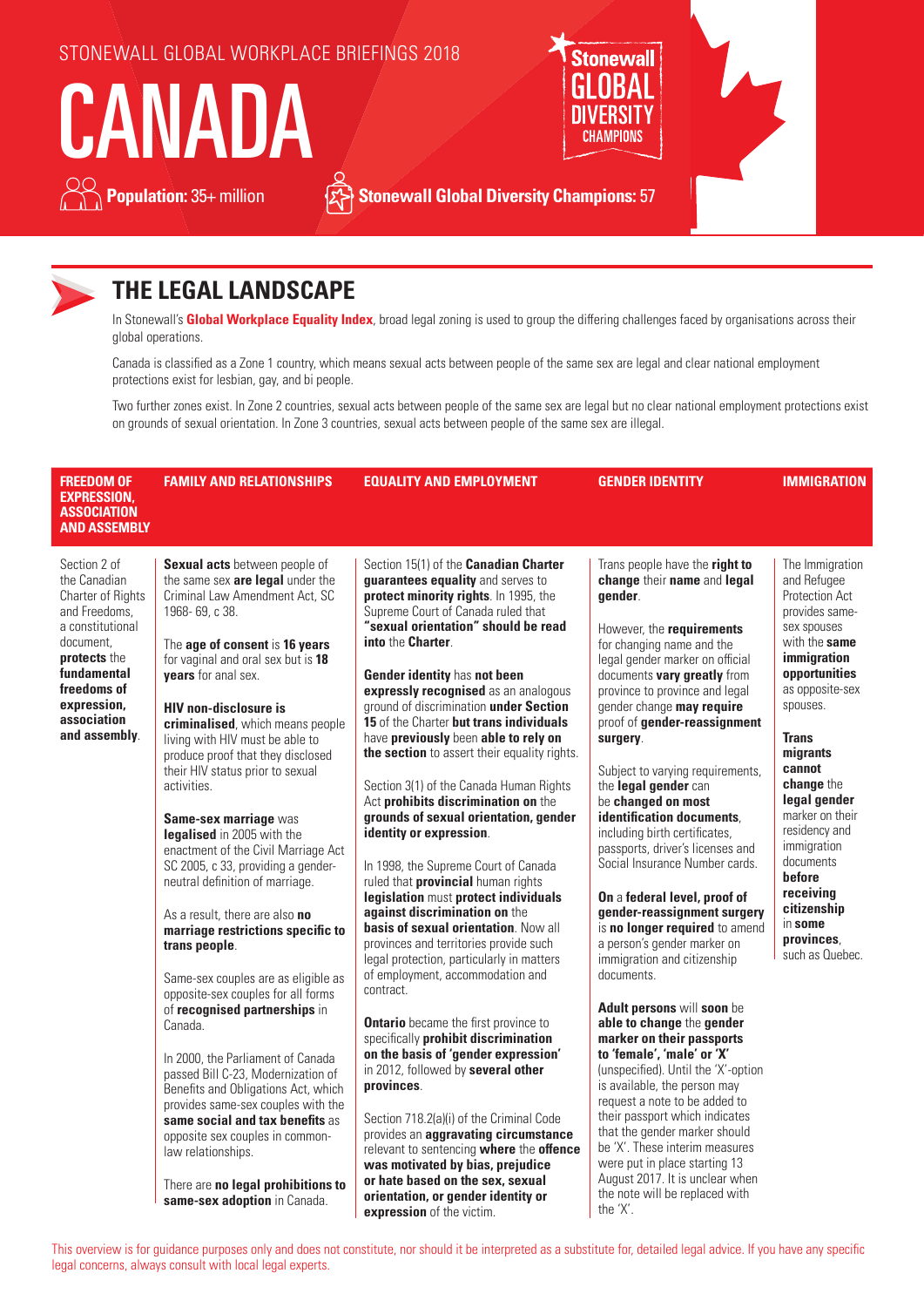

### **A VIEW FROM CANADA**

**Kathleen Pye** is Director of Research and Policy at Egale Canada Human Rights Trust. The group seeks to advance the human rights of lesbian, gay, bi trans, queer, questioning, intersex and Two Spirit (LGBTQI2S) people through research, education and community engagement. Egale conducts research on LGBTQI2S matters and produces educational materials and reports.



### **What are the gaps in the legal framework for LGBT people?**

It is problematic that there are inconsistencies in the LGBTQI2S-related legislation across the territories and provinces. While all territories and provinces have legislation that prohibits discrimination based on sexual orientation, only 10 out of 13 have similar provisions for gender identity and/ or expression. The new government has pushed this matter at a national level and there is some positive movement. Bill C-16 is currently underway and would include gender identity and expression as grounds of prohibited discrimination in the Canadian Human Rights Code among other things.

However, other matters remain to be legislated for by territories and provinces, for example health and education. It is important that we keep addressing concerns where they exist. Bill C-36 introduced in 2014 is also problematic, and especially affects trans and gender diverse people. The law makes it illegal to purchase sexual services but legal to sell them. Trans and gender diverse people often work in this sector, not least because they face barriers in accessing other areas of the job market. The law further restricts their ability to earn a living.

### **What are some specific problems that affect trans people?**

The lived situation for LGBTQI2S people can differ greatly depending on the area. In general, the situation is worse for LGBTQI2S people who are also affected by other forms of marginalisation, for instance indigenous LGBTQI2S people.

We see that rates of homelessness are especially high among trans and gender diverse people, but also bi people. In terms of health care, trans and gender diverse people often face difficulty in accessing appropriate and comprehensive health care. While such services may be easier to find in Ontario, waiting lists are long. In other areas, especially in more rural areas, the situation can be very bad. In terms of education, schools are getting better at promoting diverse and inclusive learning environments. For instance, some schools have inclusion policies in place, though they still need to get better at the implementation of such policies. Gender and sexuality alliance groups are also being formed at schools and can have very positive impacts. But again, how inclusive a school is will often depend on the area.

#### **What problems do LGBT people face in the workplace?**

A preliminary problem is that there hasn't been a lot of research on this topic in the Canadian context, and so we often have to rely on research done in the USA. More research now exists in regard to lesbians and gay men in the workplace, but less so for trans, gender diverse and bi people.

We do know however, that trans and gender diverse people in particular face extreme barriers when trying to access the job market. Unemployment rates are very high among these groups. Safety within the workplace is also a concern. Although legislation exists to protect LGBTQI2S employees from discrimination, there's not a lot of preventive work that's done. This means that often something needs to go wrong before LGBTQI2S staff can truly rely on their rights.

### **What can employers do to support LGBT employees and the LGBT movement in Canada?**

Many employers feel they are constrained in what they can do or don't know where to start. However, there's a lot employers can do to create equal and inclusive workplaces for their LGBTQI2S staff. In all their efforts, employers should be reaching out to and learning from the LGBTQI2S community. This also makes it easier to start and to work around resource constraints. In general, employers should start by building LGBTQI2S-inclusive policies. Consulting the LGBTQI2S community ensures that the policies are well formulated, adequate and comprehensive.

But policies alone are not enough. It is absolutely necessary that employers have an appropriate implementation plan in place and that they act in a preventive rather than reactionary way. Employers can also support the LGBTQI2S community more generally, but they need to be mindful of their impact. Here it is important to reach out to LGBTQI2S communities to ask what businesses can do and whether their support is wanted. It's also important to seek feedback to improve any initiatives.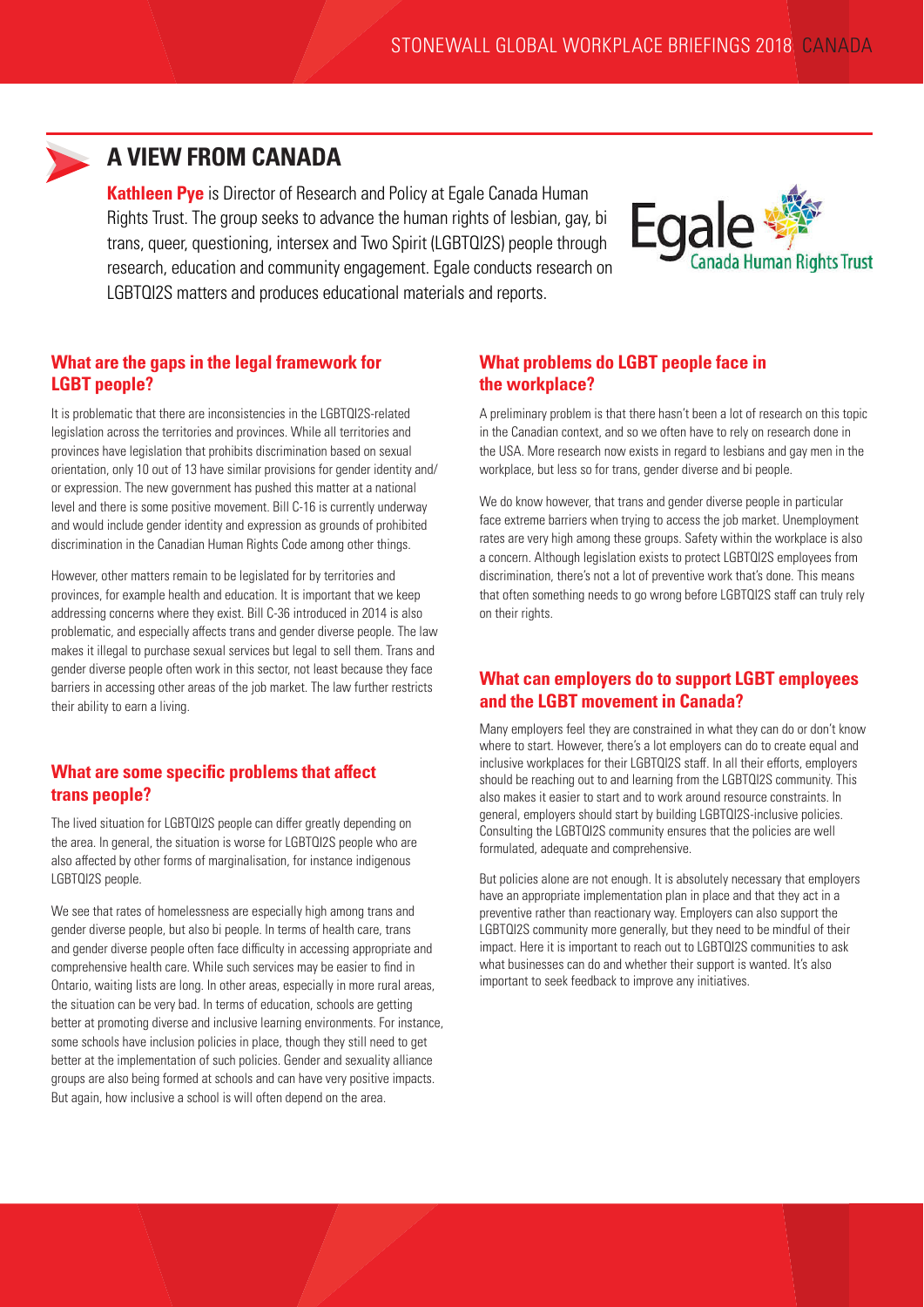

## **LGBT INCLUSION IN THE WORKPLACE**

### THE FOUNDATIONS

There are several steps employers can take to start creating a supportive workplace environment for their LGBT employees in Canada:



**Consult local LGBT organisations to understand the local context for LGBT people**



**Introduce explicitly LGBT-inclusive anti-discrimination and bullying and harassment policies**



**Train HR staff and promote inclusive policies**

**Carry out LGBT-inclusive diversity training**

 $\bigvee$ 

**Encourage senior managers to promote their commitment to LGBT inclusion and equality** 

## NEXT STEPS

Once a foundation has been built, there are further steps employers can take to bring about positive change for LGBT people. For example:



**Audit and extend equal benefits to LGBT partners**



**Establish employee engagement mechanisms like LGBT networks and allies programmes**

**Carry out LGBT awareness-raising events**



**Partner with local LGBT groups to advance LGBT equality** 

 $\bigvee$ 

**Work with suppliers and partners to advance LGBT workplace equality**

**beyond the workplace**

Employers can improve their initiatives by participating in Stonewall's Global Workplace Equality Index - a free benchmarking tool offering a clear roadmap to LGBT inclusion in the workplace. **www.stonewall.org.uk/gwei**



# **LEARN FROM STONEWALL'S GLOBAL DIVERSITY CHAMPIONS**

### **Gowling WLG**

Much of Gowling WLG's LGBT diversity and inclusion work derives from the firm's strong engagement with Canadian LGBT organisations and initiatives. The firm partners with Pride at Work, a national organisation that supports LGBT inclusion in the workplace. In 2015, Gowling WLG sponsored the organisation's workplace conference, which was attended by some of the firm's senior staff. In order to raise awareness about LGBT workplace issues, Gowling WLG received all-staff training from Pride at Work. Since 2015, firm-wide activities have been held to acknowledge and support Day of Pink. Established by the Canadian Centre for Gender and Sexual Diversity, the event combats homophobia and transphobia. Since 2016, the UK and Canada offices have worked together to spread awareness of Day of Pink to other locations. As a result, partners and staff from all Gowling WLG's offices including Moscow, Dubai and Singapore have participated and worn pink in active support of the cause. Members of the firm regularly attend events for Start Proud in Canada. These provide a forum for university students to network and learn about careers and being "out" in the legal and corporate communities. The firm celebrates Pride activities across Canada including participating in Pride parades in some cities, and has a strong social media presence, regularly posting messages and photos of events that are supportive of the LGBT and other equality-seeking communities.

### **PwC**

GLEE is PwC Canada's network for LGBT employees and their allies. It was set up in 2006 to enable LGBT employees to bring their whole selves to work. The network has also helped PwC Canada become actively involved with recruitment and business networking organisations focused on LGBT equality in the workplace. This includes a partnership with Pride at Work Canada, which provides support and networking for LGBT professionals. Such partnerships help PwC Canada to support its LGBT employees, while also positioning the firm as an employer of choice for the LGBT community. GLEE Canada, which today has over 130 members, annually hosts a Pride BBQ in the Toronto office. In 2016, the event was attended by over 200 clients and staff, which is a manifestation of GLEE Canada's steady growth. The network's development has also coincided with strong progress in some of PwC's key diversity and inclusion metrics. For example, out-of-university new starters have reported that GLEE and the experiences shared by LGBT employees have been instrumental in their decisions to select PwC as an employer. PwC has further generated client relationships and positive client feedback through the reach of GLEE and the GLEE Pride BBQ.